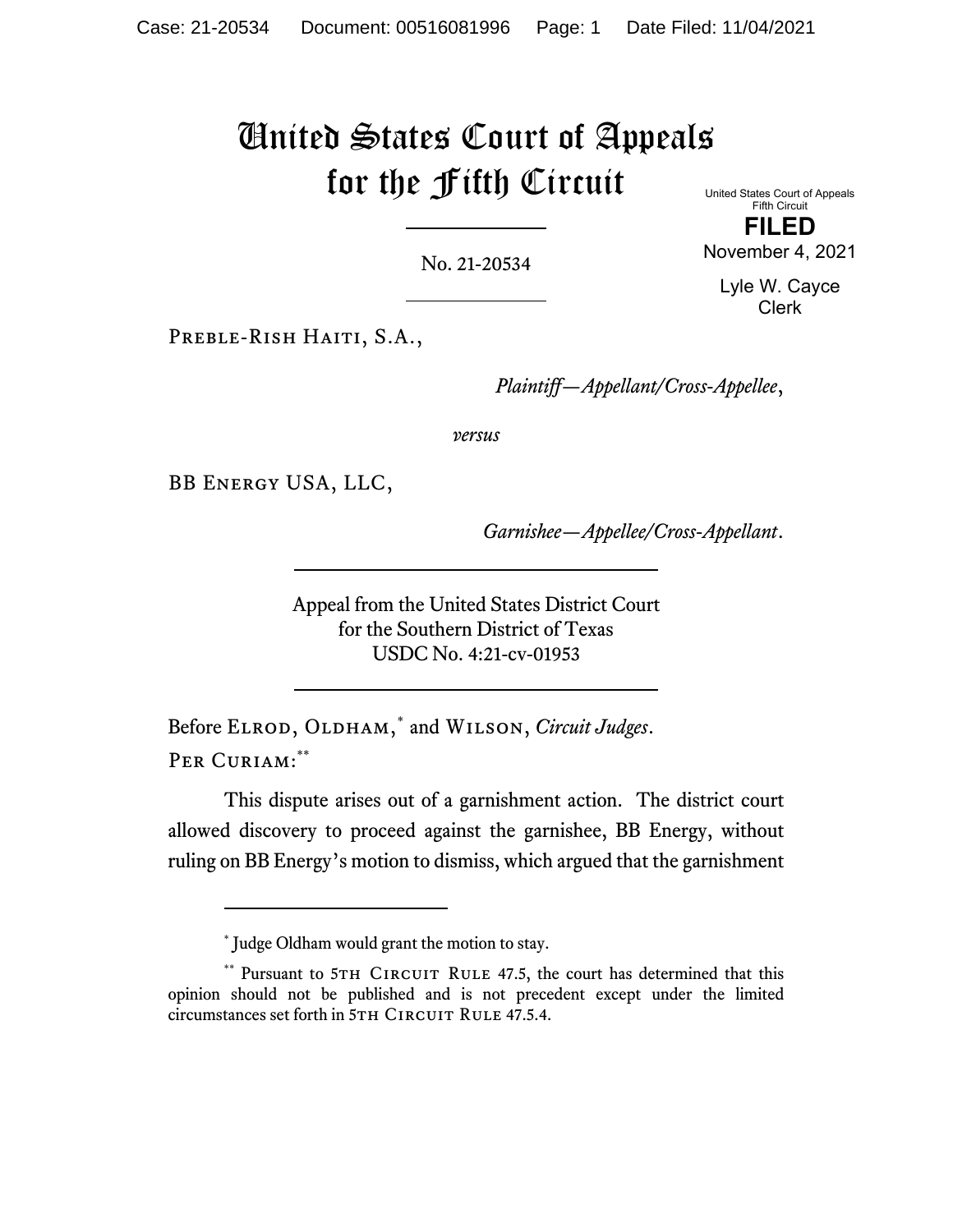action is barred by sovereign immunity. BB Energy has moved to stay discovery. Because the district court may permit limited discovery to determine its jurisdiction (i.e., whether the action is barred by sovereign immunity), we deny the stay and instruct the district court to limit discovery to only the sovereign immunity issue.

I.

 Preble-Rish Haiti, S.A. ("PRH") entered into three contracts with Haiti's Bureau de Monétisation de Programmes d'Aide au Développement ("BMPAD") to transport and deliver fuel to Haiti. The contracts provided that any disputes under the contracts would be submitted to binding arbitration in New York. A dispute arose after BMPAD allegedly seized a PRH vessel and forcibly offloaded its fuel without paying for it. PRH initiated arbitration in New York, which BMPAD opposed. A New York state court issued an order compelling arbitration, and the arbitration panel issued a Partial Final Award to PRH awarding roughly \$23 million. BMPAD refused to post security and indicated that it would not honor the arbitration award.

 PRH filed this garnishment action in the U.S. District Court for the Southern District of Texas, seeking to use the maritime Rule B attachment process to garnish funds owned by BMPAD in the possession of BB Energy. BB Energy is also in the business of supplying fuel to Haiti. PRH alleged that BB Energy regularly receives prepayments from BMPAD for fuel, and PRH sought to attach BMPAD funds which had been prepaid to BB Energy. BB Energy has vigorously opposed such attachment in proceedings before the district court.

 The district court granted a writ of maritime attachment, which PRH served on BB Energy on July 1, 2021. BB Energy moved to dismiss the action and vacate the attachment, arguing, *inter alia*, that maritime Rule B attachment was improper because the contracts between PRH and BMPAD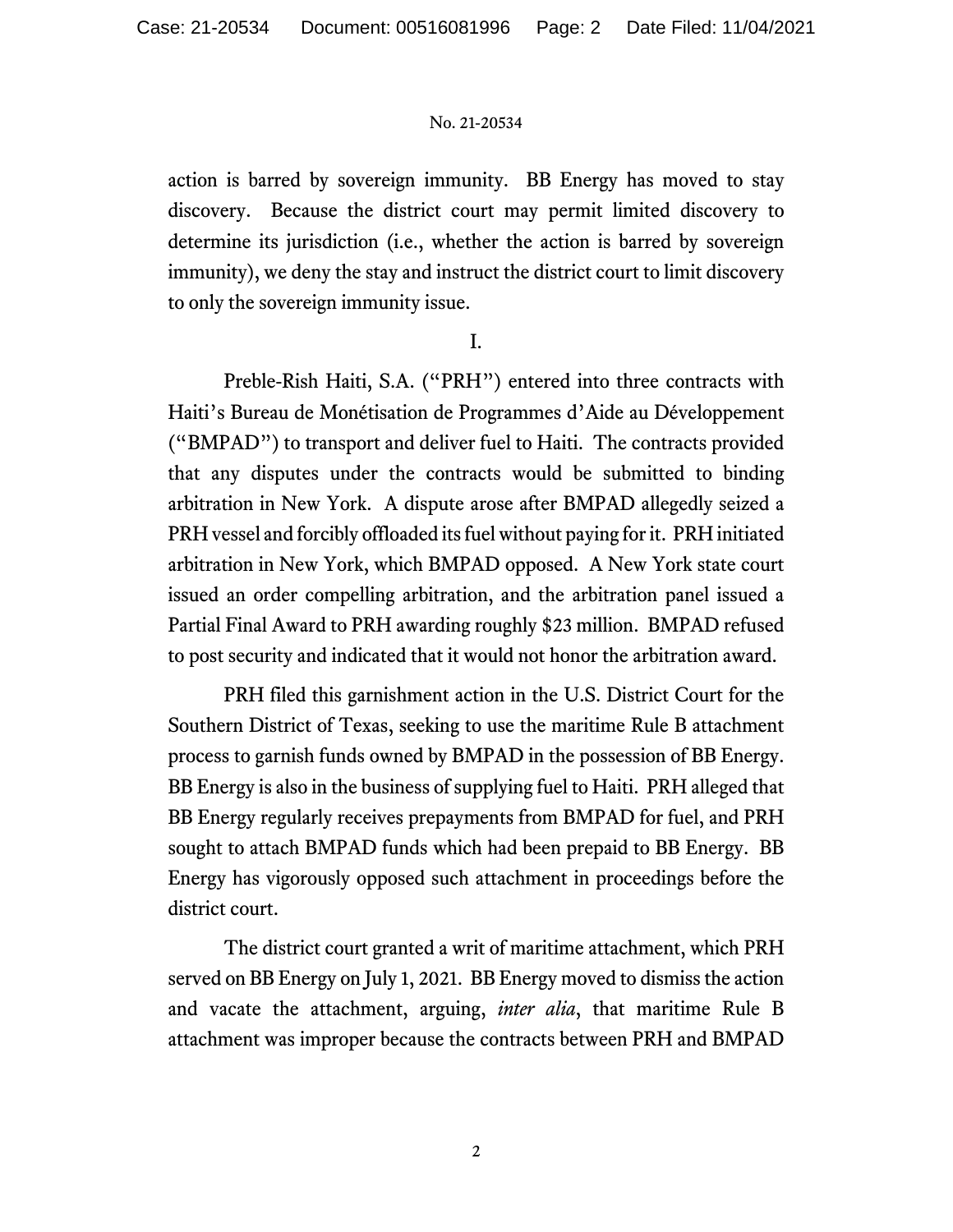were not maritime contracts. The district court granted the motion to vacate the attachment in part, accepting BB Energy's argument that the breach of contract claim did not provide a basis for maritime jurisdiction. But the district court also deferred the motion to vacate in part, finding that attachment might be proper on other grounds—namely, to enforce the arbitral award after it was finalized by New York courts.

 PRH then amended its complaint to invoke admiralty jurisdiction by alleging maritime torts in addition to breach of contract. BB Energy moved to dismiss PRH's amended complaint, arguing, as relevant here, that the Foreign Sovereign Immunities Act ("FSIA") barred PRH from asserting its maritime tort claims against BMPAD. After a hearing on October 25, 2021, the district court deferred ruling on BB Energy's motion to dismiss and ordered BB Energy to submit to written discovery and a corporate representative deposition. BB Energy immediately appealed to us and moved for a stay of discovery. PRH filed a cross-motion to dismiss the appeal for lack of jurisdiction.

# II.

 BB Energy argues that the district court erred by permitting broad discovery without first determining whether sovereign immunity bars this garnishment action. As we have noted, "FSIA immunity is immunity not only from liability, but also from the costs, in time and expense, and other disruptions attendant to litigation." *Kelly v. Syria Shell Petrol. Dev. B.V.*, 213 F.3d 841, 849 (5th Cir. 2000). "Accordingly, when FSIA immunity has been claimed, unlimited jurisdictional discovery is not permitted as a matter of course. Instead, it should be ordered circumspectly and only to verify allegations of specific facts crucial to an immunity determination." *Id.* (citation and internal quotation marks omitted). BB Energy claims the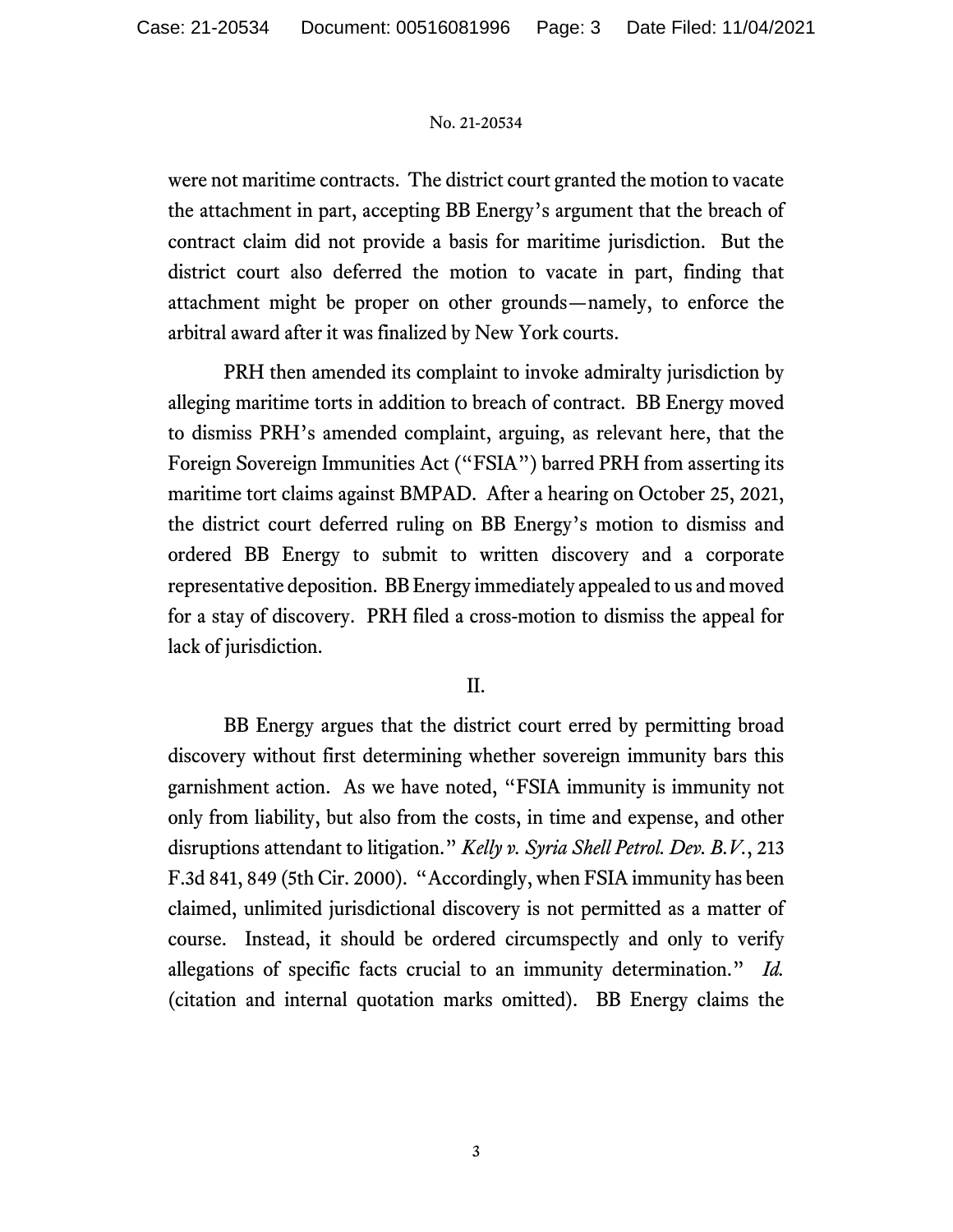district court violated that rule here by deferring its ruling on the sovereign immunity defense and ordering broad discovery in the interim.

 PRH's primary response is to argue that we lack jurisdiction over this appeal. According to PRH, we lack jurisdiction because BB Energy appealed from a discovery order. And "[a]s a general matter, discovery orders do not constitute final decisions under [28 U.S.C.] § 1291, and therefore, are not immediately appealable." *Piratello v. Philips Elecs. N. Am. Corp.*, 360 F.3d 506, 508 (5th Cir. 2004).

 But some discovery orders are immediately appealable. In particular, when a defendant asserts an immunity defense, we have held that a district court's order that declines or refuses to rule on a motion to dismiss based on the immunity defense is an immediately appealable order. *Zapata v. Melson*, 750 F.3d 481, 484 (5th Cir. 2014). This is because such an order is tantamount to denying the immunity defense, part of the purpose of which is to protect the defendant from the burden of litigation itself—including discovery. *Id.* And we have held that a sovereign immunity claim may be raised by a garnishee holding a foreign sovereign's property in addition to the foreign sovereign itself. *FG Hemisphere Assocs., LLC v. République du Congo*, 455 F.3d 575, 584 (5th Cir. 2006).

Here, BB Energy raised BMPAD's sovereign immunity as a defense in its motion to dismiss. The district court permitted discovery, but it is unclear whether this was to aid its ruling on the motion to dismiss or whether the district court was proceeding to discovery without resolving BB Energy's sovereign immunity defense. To the extent the latter was the case, this was error: A district court must rule on an immunity defense properly raised in a motion to dismiss before allowing any discovery that is not "ordered circumspectly and only to verify allegations of specific facts crucial to an